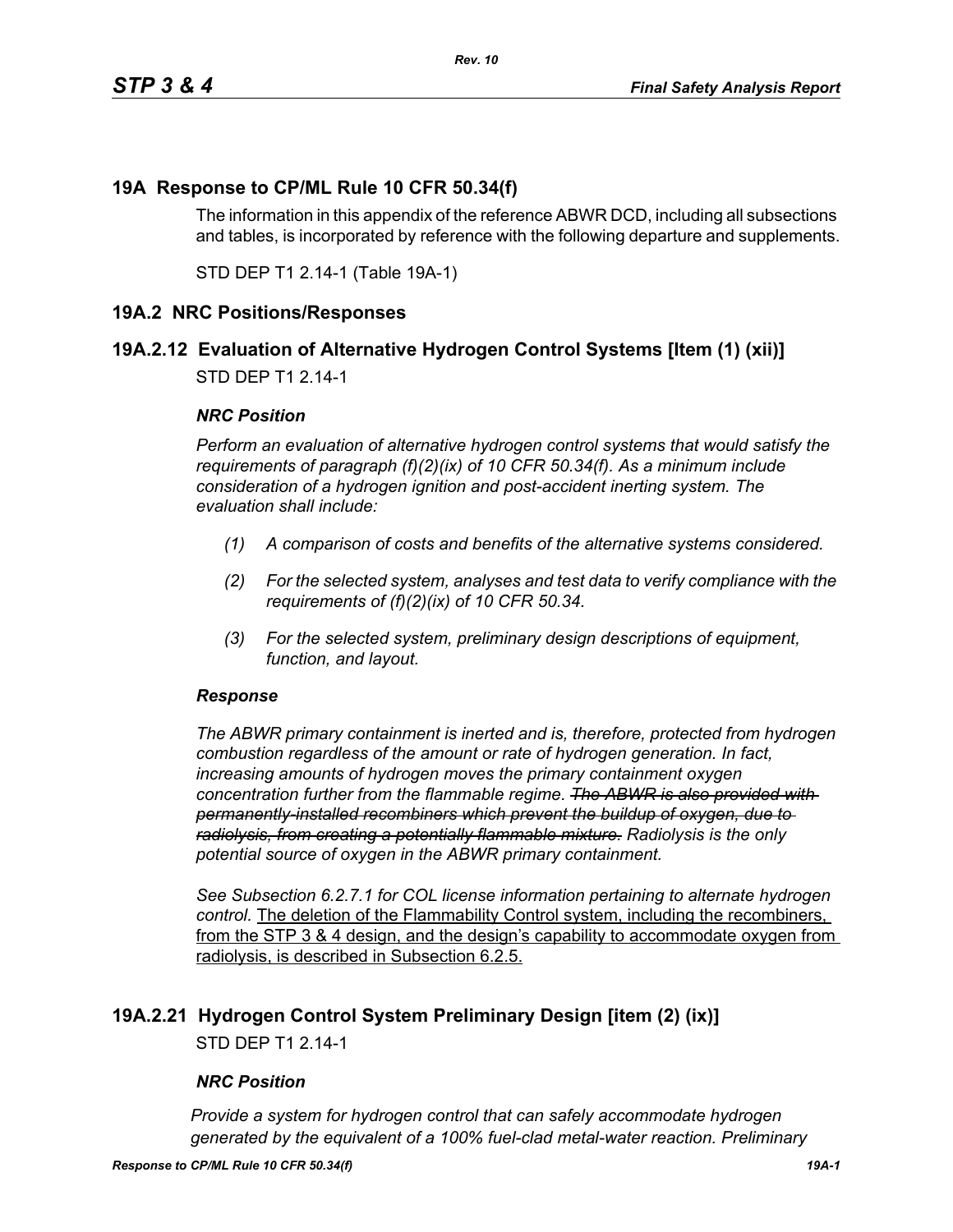*design information on the tentatively preferred system option of those being evaluated in paragraph (1) (xii) of 10 CFR 50.34(f) is sufficient at the construction permit stage. The hydrogen control system and associated systems shall provide, with reasonable assurance, that: [II.B.8]*

- *(1) Uniformly distributed hydrogen concentrations in the containment do not exceed 10% during and following an accident that releases an equivalent amount of hydrogen as would be generated from a 100% fuel clad metal-water reaction, or that the post-accident atmosphere will not support hydrogen combustion.*
- *(2) Combustible concentrations of hydrogen will not collect in areas where unintended combustion or detonation could cause loss of containment integrity or loss of appropriate mitigating features.*
- *(3) Equipment necessary for achieving and maintaining safe shutdown of the plant and maintaining containment integrity will perform its safety function during and after being exposed to the environmental conditions attendant with the release of hydrogen generated by the equivalent of a 100% fuel-clad metal water reaction including the environmental conditions created by activation of the hydrogen control system.*
- *(4) If the method chosen for hydrogen control is a post-accident inerting system, inadvertent actuation of the system can be safely accommodated during plant operation.*

#### *Response*

*Per the response to Item (1)(xii), refer to Subsection 6.2.5 for a detailed description of the inerting and recombiner systems.*

### **19A.2.46 Dedicated Penetration [Item (3) (vi)]**

STD DEP T1 2.14-1

#### *NRC Position*

*For plant designs with external hydrogen recombiners, provide redundant dedicated containment penetrations so that, assuming a single failure, the recombiner systems can be connected to the containment atmosphere. [II.E.4.1]*

#### *Response*

*This item is addressed in Subsection 1A.2.13* not applicable to the ABWR design.

### **19A.3 COL License Information**

### **19A.3.1 Long Term Training Upgrade**

The following site-specific supplement addresses COL License Information Item 19.20.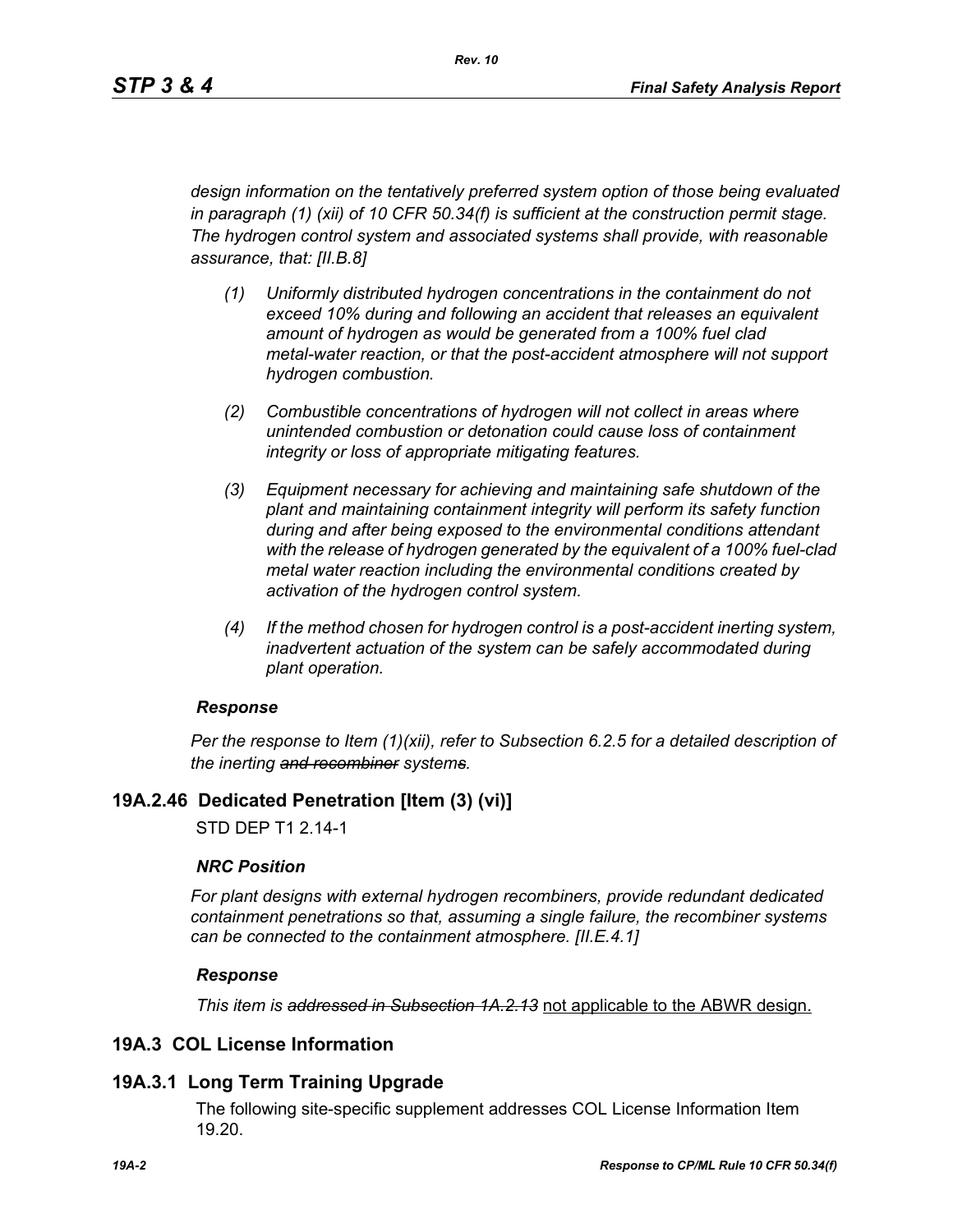STP 3&4 will include simulation facilities in accordance with 10 CFR 55.46 requirements for operator testing and licensing. Operator training is described in Sections 18.8.8 and 13.2.

# **19A.3.2 Long-Term Program of Upgrading of Procedures**

The following site-specific supplement addresses COL License Information Item 19.21.

Section 13.5 describes a long-term program of upgrading procedures, beginning during construction and follows into operation, for integrating and expanding efforts to improve plant procedures. The scope of the program includes emergency procedures, reliability analysis, human factors engineering, crisis management, operator training, and important industry and operation and experience.

# **19A.3.3 Purge System Reliability**

The following site-specific supplement addresses COL License Information Item 19.22.

A testing program to ensure that the large ventilation valves close within the limits assured in the radiologic design bases is described in Section 3.9 and 6.6.9.1.

### **19A.3.4 Licensing Emergency Support Facility**

The following site-specific supplement addresses COL License Information Item 19.23.

A comprehensive site Emergency Plan including a description of the Emergency Operations Facility for STP is provided as Part 5 of this application.

### **19A.3.5 In-Plant Radiation Monitoring**

The following site-specific supplement addresses COL License Information Item 19.24.

Personal monitoring and portable instrumentation of in-plant radiation and airborne radioactivity as well as training and procedures appropriate for a broad range of routine and accident conditions is provided in Sections 12.5.2, 12.5.3.1, and 12.3.5.2.

### **19A.3.6 Feedback of Operating, Design and Construction Experience**

The following site-specific supplement addresses COL License Information Item 19.25.

Administrative procedures for evaluating operating, design and construction experience are included in STP 3&4 Project documents including, Engineering Technical Specifications, U7-PROJ-G-SPEC-ETS-0001, and Utility Requirements Document Requirements, U7-PROJ-G-RPT-URD-0001 to ensure that applicable important industry experiences are provided in a timely manner to those designing and constructing the ABWR Standard Plant. (Subsection 19A.2.41). Operator experience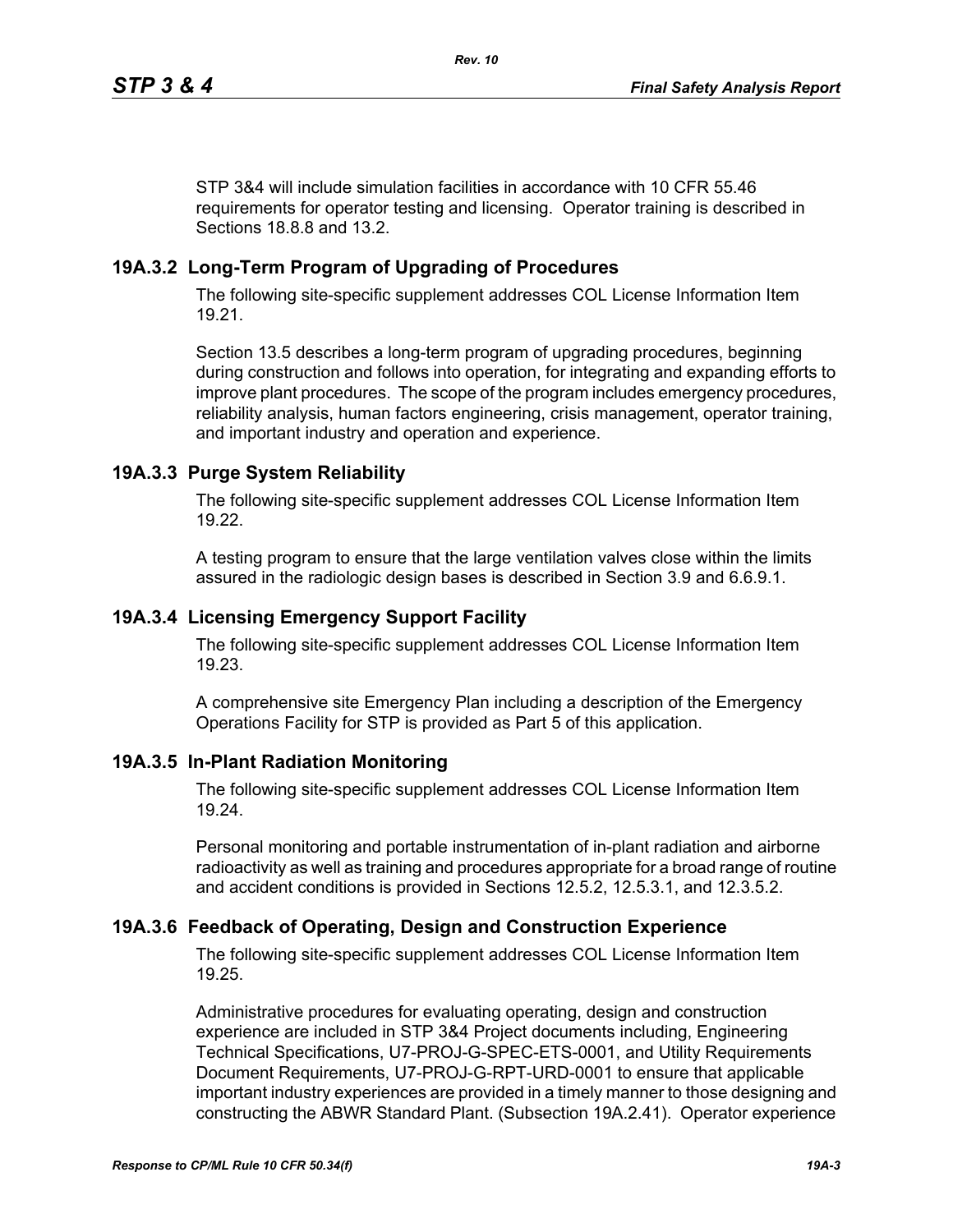will be incorporated into training and procedures prior to fuel load as described Sections 13.2.3 and 13.5.3, respectively. (COM 19A-1).

### **19A.3.7 Organization and Staffing to Oversee Design and Construction**

The following site-specific supplement addresses COL License Information Item 19.26.

A description of organization and staff is provided in Section 13.1.

# **19A.3.8 Develop More Detailed QA Criteria**

The following site-specific supplement addresses COL License Information Item 19.27.

The QA program description has been submitted as a separate document titled "STP Units 3 & 4 Quality Assurance Program Description."